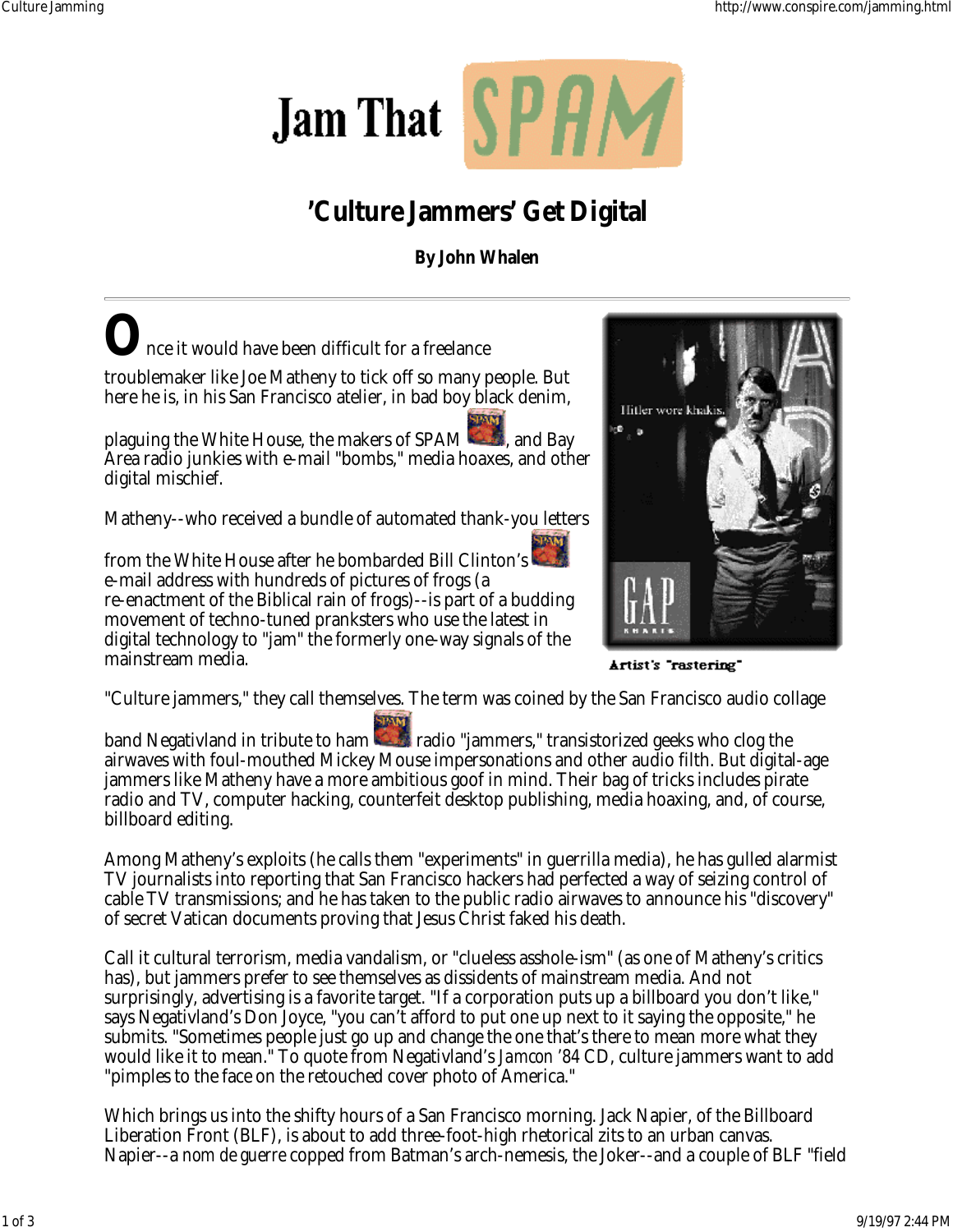operatives" linked by hand-held CB radios to cop-spotters below, have scrambled up the face of a billboard using rock climber's gear. Dangling in front of an advert for the Plymouth Neon, Napier uses a can of red spray paint to restyle to billboard's message, transforming the word "hip" into "hype."

Don't get Napier wrong. "I really have nothing against billboards," he says, "and we don't damage the property. I don't want to cut billboards down. It's just that I'm kind of tired of being communicated to constantly by advertisers who want me to buy their product."

"Frankly, it sounds juvenile," counters Dave Martin, who runs PentaCom, the agency that buys Plymouth's ad space. "If their goal was to hurt sales, they failed. Neon sales are up 60 percent."



Billboard Liberation Front strikes again in San Francisco

But BLF members have no illusions about stopping the advertising juggernaut dead in its tracks. They merely aim to catalyze a few doubletakes--same satirical deserts that the old *MAD* magazine used to serve to *MAD* ison Avenue.

There are other BLF actions on the drawing board, including a plot to tap into the giant diamond-vision screen at the Oakland Coliseum and a scheme to send pirate messages to the Jumbotron astride the Goodyear blimp. For now, that may be the stuff of gonzo R&D, but according to the BLF's "graphics department"--a guy known as Lance, AKA Dogboy--PCs, design software, and color inkjet printers are revolutionizing jamming. "Essentially, you're using the same stuff as the real advertising industry uses," says Lance, a freelance graphics designer by day. "A reasonably intelligent person who has some training in graphics and access to a Macintosh can do wonders."

Lance and company use Mac desktop publishing to scale replacement letters to Brobdingnagian sizes. They plan to use the technology in their next strike: A renovation of those "Kerouac wore khakis" GAP billboards may soon inform San Francisco motorists that "Hitler wore khakis."

The tools may be going cyberpunk, but jamming is as old as political dissent, itself. "It's media criticism as a vernacular art form," says Mark Dery, author of a manifesto on the movement subtitled, "Hacking, Slashing and Sniping in the Empire of Signs." "There is a continuum all the way from the medieval Carnival through the Zurich dadaists through the French Situationists in 1968 through the Yippies in America--people like Abbie Hoffman, with a wonderful sense of humor and talent for media manipulation."

In Canada, a jamming collective called Guerrilla Media raided the Vancouver Sun's newspaper boxes and wrapped 6,000 copies with a parody doppelgänger called the *Vancouver Stump,*